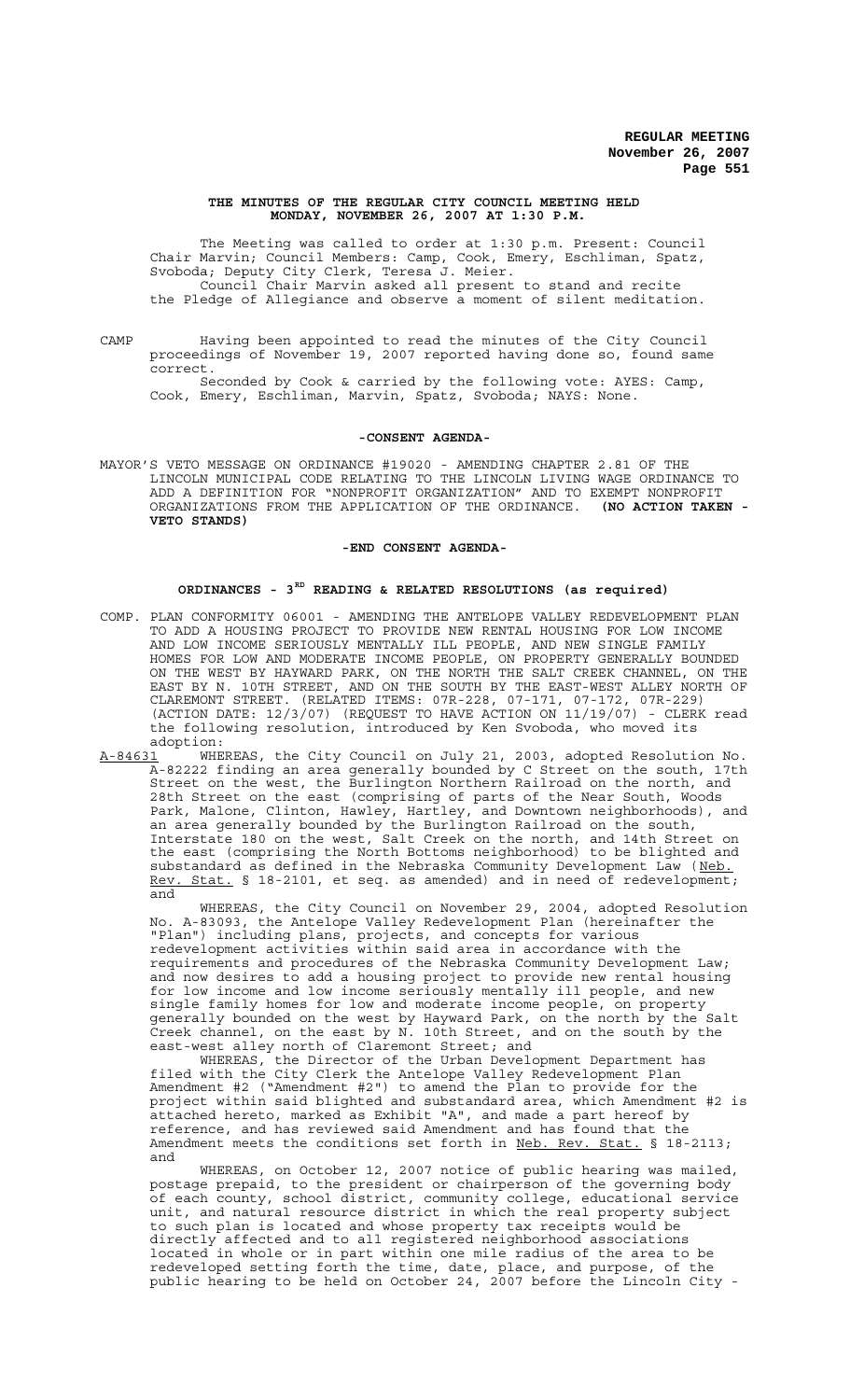> Lancaster County Planning Commission regarding the Amendment, a copy of said notice and list of said registered neighborhood associations having been attached hereto as Exhibit "B" and "C" respectively; and

> WHEREAS, said proposed Amendment to the Plan has been submitted to the Lincoln City - Lancaster County Planning Commission for review and recommendation, and said Planning Commission on October 24, 2007 found said request to be in conformance with the Comprehensive Plan and recommended approval thereof; and<br>WHEREAS, on November 2, 200

2007 a notice of public hearing was mailed, postage prepaid, to the foregoing governing bodies and registered neighborhood associations setting forth the time, date, place, and purpose of the public hearing before the City Council to be held on November 19, 2007 regarding the proposed Amendment, a copy of said notice having been attached hereto as Exhibit "D"; and

WHEREAS, on November 2, 2007 and November 9, 2007, a notice of public hearing was published in the Lincoln Journal Star newspaper, setting forth the time, date, place, and purpose of the public hearing to be held on November 19, 2007 regarding the proposed Amendment to the Plan for said blighted and substandard area, a copy of such notice having been attached hereto and marked as Exhibit "E"; and

WHEREAS, on November 19, 2007 in the City Council Chambers of the County City Building, 555 South 10th Street, Lincoln, Nebraska, the City Council held a public hearing relating to the proposed Amendment and all interested parties were afforded at such public hearing a reasonable opportunity to express their views respecting said proposed Amendment; and

WHEREAS, the City Council has duly considered all statements made and materials submitted relating to said proposed plans. NOW, THEREFORE, IT IS FOUND AND DETERMINED by the City Council of

the City of Lincoln, Nebraska as follows:

1. That Amendment #2 to add a housing project to provide new rental housing for low income and low income seriously mentally ill people, and new single family homes for low and moderate income people is described in sufficient detail and is designed with the general purpose of accomplishing a coordinated, adjusted, and harmonious development of the City which will promote general health, safety, and welfare, sound design and arrangement, the wise and efficient expenditure of public funds, and the prevention of the reoccurrence of unsanitary or unsafe dwelling accommodations or conditions of blight.

2. That Amendment  $\frac{3}{4}$  is feasible and in conformity with the general plan for the development of the City of Lincoln as a whole and said Amendment #2 is in conformity with the legislative declarations, and the determinations set forth in the Community Development Law.

3. That the acquisition by the City of real property as set forth in Amendment #2 are necessary for implementation of Amendment #2 and are consistent with the Plan and the public purposes under the provisions of the Community Development Law.

4. That the projects in Amendment #2 would not be economically feasible without the use of tax-increment financing.

5. That said projects would not occur in the Redevelopment Area without the use of tax-increment financing.

BE IT RESOLVED by the City Council of the City of Lincoln, Nebraska:

That, pursuant to the provisions of the Nebraska Community Development Law and in light of the foregoing findings and determinations, Amendment #2 attached hereto as Exhibit "A" is hereby accepted and approved by the City Council as the governing body for the City of Lincoln.

BE IT FURTHER RESOLVED that the Urban Development Director or the Director's authorized representative is hereby authorized and directed to take all steps necessary to implement the provisions of said Amendments.

BE IT STILL FURTHER RESOLVED that the Urban Development Director, or the Director's authorized representative, is hereby authorized and directed to contact the owners and tenants of those properties listed herein for the purpose of negotiation of contracts or options for the acquisition of all interests in said real estate in accordance with the land acquisition procedures of the City of Lincoln; and to take all steps necessary for the acquisition of said property by purchase, if possible.

BE IT STILL FURTHER RESOLVED that the Finance Director is hereby authorized and directed to cause to be drafted and submitted to the City Council any appropriate ordinances and documents for the authorization to provide necessary funds, including Community Improvement Financing in accordance with the provisions of the Community Development Law, to finance the related necessary and appropriate public acquisitions, improvements, and activities set forth in said Amendment #2 and Redevelopment Plan.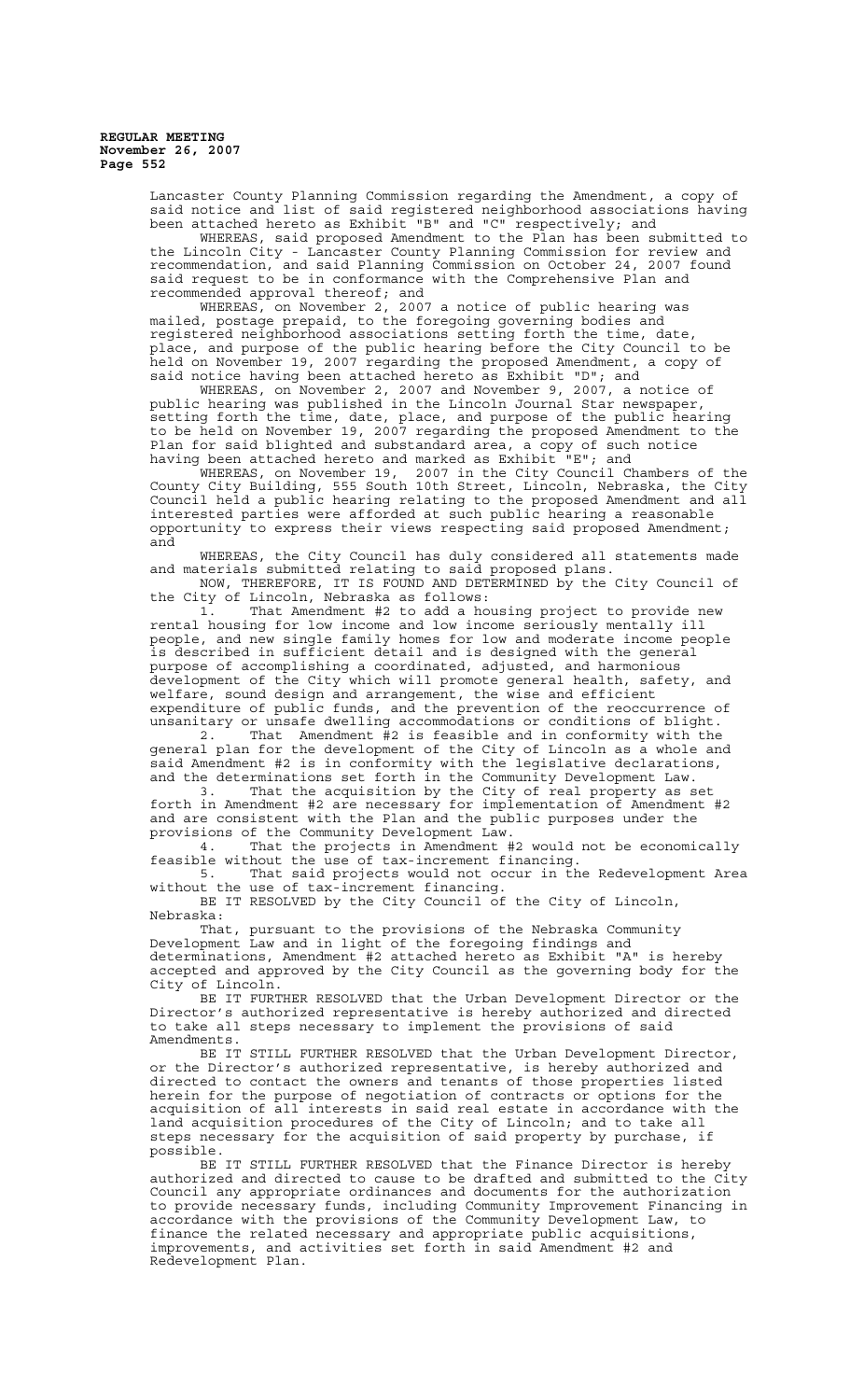BE IT STILL FURTHER RESOLVED that it is intended that this resolution and the modifications adopted herein are supplemental to the findings, approvals, and authorizations as set forth in Resolution No. A-82222, Resolution No. A-83093, Resolution No. A-83223 and Resolution No. A-84477.

Introduced by Ken Svoboda Seconded by Spatz & carried by the following vote: AYES: Camp, Emery, Eschliman, Spatz, Svoboda; NAYS: Cook, Marvin.

COMP. PLAN CONFORMANCE 07022 - DECLARING APPROXIMATELY 6.02 ACRES OF PROPERTY GENERALLY LOCATED AT N. 10TH STREET AND MILITARY ROAD, AS SURPLUS PROPERTY (RELATED ITEMS: 07R-228, 07-171, 07-172, 07R-229) (REQUEST TO HAVE 2ND & 3RD READINGS W/ACTION ON 11/19/07) - CLERK read an ordinance, introduced by Ken Svoboda, declaring approximately 6.02 acres of Cityowned property generally located near North 10<sup>th</sup> Street and Military Road as surplus and authorizing the sale thereof, the third time. SVOBODA Moved to pass the ordinance as read.

Seconded by Spatz & carried by the following vote: AYES: Camp, Eschliman, Spatz, Svoboda; NAYS: Cook, Emery, Marvin.

The ordinance, being numbered **19021**, is recorded in Ordinance Book #26, Page

CHANGE OF ZONE 07055 - APPLICATION OF HOPPE INC. FOR A CHANGE OF ZONE FROM P PUBLIC USE DISTRICT TO R-4 RESIDENTIAL DISTRICT ON APPROXIMATELY 6.18 ACRES OF PROPERTY GENERALLY LOCATED AT N. 10TH STREET AND MILITARY ROAD (RELATED ITEMS: 07R-228, 07-171, 07-172, 07R-229) (REQUEST TO HAVE 2ND & 3RD READINGS W/ACTION ON 11/19/07) - CLERK read an ordinance, introduced by Ken Svoboda, amending the Lincoln Zoning District Maps attached to and made a part of Title 27 of the Lincoln Municipal Code, as provided by Section 27.05.020 of the Lincoln Municipal Code, by changing the boundaries of the districts established and shown thereon, the third

time.<br>SVOBODA SVOBODA Moved to pass the ordinance as read.

Seconded by Spatz & carried by the following vote: AYES: Camp, Eschliman, Spatz, Svoboda; NAYS: Cook, Emery, Marvin. The ordinance, being numbered **19022**, is recorded in Ordinance Book #26, Page

- SPECIAL PERMIT 07047 APPLICATION OF HOPPE, INC. TO DEVELOP THE 10TH AND MILITARY COMMUNITY UNIT PLAN FOR 61 MULTI-FAMILY UNITS AND 10 SINGLE-FAMILY ATTACHED UNITS, WITH REQUESTED WAIVERS OF THE REQUIRED SCREENING, REDUCTION IN PARKING, REDUCTION IN THE FRONT YARD SETBACK, STORMWATER DETENTION, SPACING OF LOCAL STREETS TO MAJOR STREETS, AND MINIMUM ELEVATION OF STREETS IN A FLOODPLAIN, ON APPROXIMATELY 6.18 ACRES GENERALLY LOCATED AT N. 10TH STREET AND MILITARY ROAD. (RELATED ITEMS: 07R-228, 07-171, 07-172, 07R-229) (ACTION DATE: 12/3/07) (REQUEST TO HAVE ACTION ON 11/19/07) - PRIOR to reading:
- SPATZ Moved motion to Amend #3: 1. On page 5, line 28, between the words "be" and "no" insert the word <u>substantially.</u> 2. On page 5, line 28, after the word "development" add the following words as determined by the Director of Public Works and Utilities of the City of Lincoln, Nebraska.

Seconded by Svoboda & carried by the following vote: AYES: Camp, Eschliman, Spatz, Svoboda; NAYS: Cook, Emery, Marvin.

ESCHLIMAN Moved motion to Amend #2: 1. On page 1, line 5, after the words "spacing of local streets to major street;" insert the following language: recreational facility; minimum elevation of ground for building sites in a flood plain:

Seconded by Camp & carried by the following vote: AYES: Camp, Cook, Emery, Eschliman, Marvin, Spatz, Svoboda; NAYS: None. CLERK Read the following resolution, introduced by Ken Svoboda, who moved its adoption as amended.

A-84632 MHEREAS, Hoppe, Inc. has submitted an application designated as Special Permit No. 07047 for authority to develop 10th & Military Community Unit Plan consisting of 61 multi-family units and 10 singlefamily attached units, with requested waivers to the screening requirements along the limits of the community unit Plan; reduction in parking; reduction in the front yard setback; stormwater detention; spacing of local streets to major street; and minimum elevation of streets in a floodplain, on property generally located at North 10th Street and Military Road, and legally described as:

A portion of Lot 58, Irregular Tract located in the Southeast Quarter of Section 14, Township 10 North, Range 6 East of the 6th P.M., Lancaster County, Nebraska, more particularly described as:

Beginning at the southeast corner of Lot 58, I.T.; thence on the west right of way line of 10th Street on an assumed bearing of north 00 degrees 00 minutes 00 seconds west for a distance of 193.93 feet; thence continuing along the west right of way line of 10th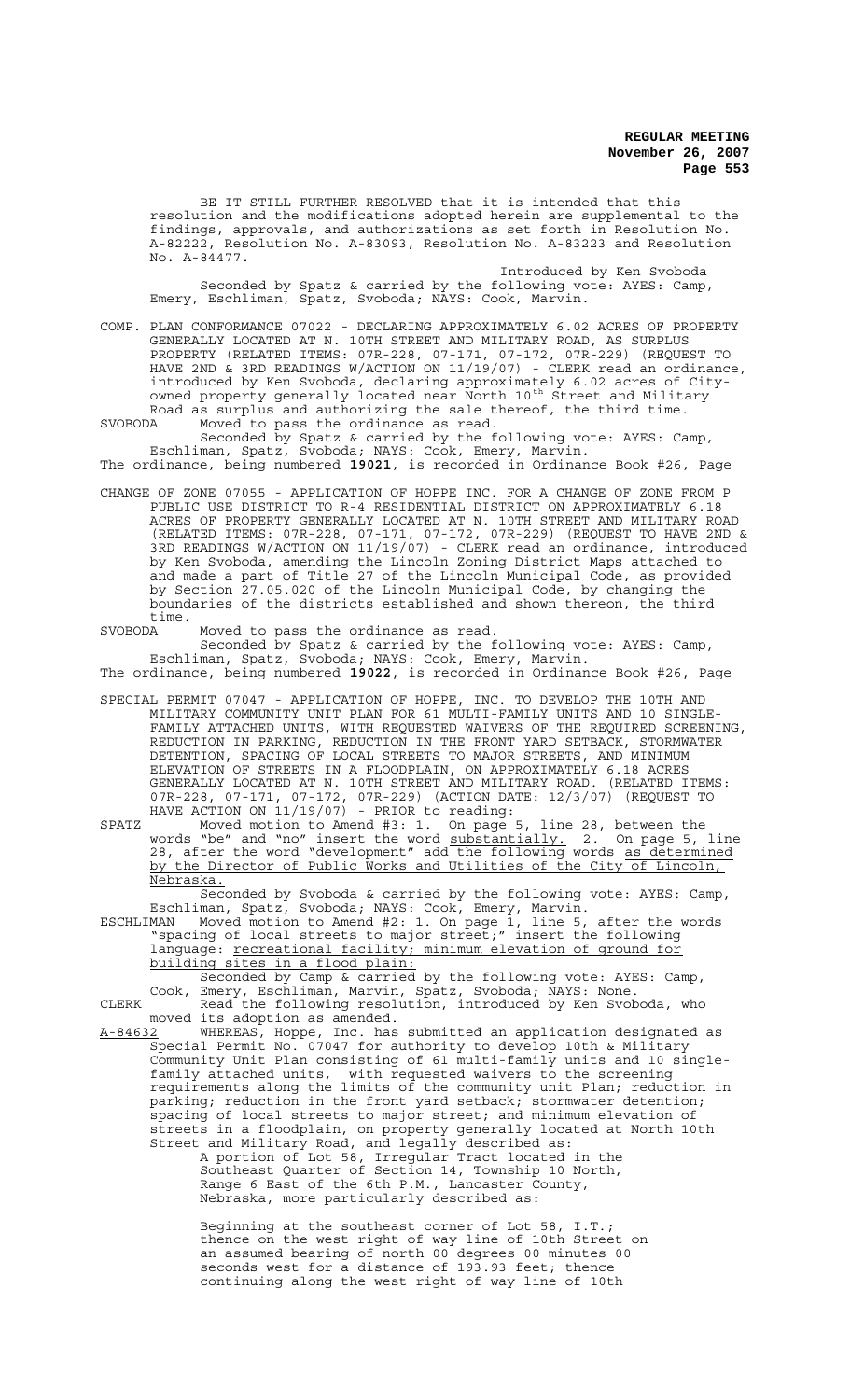> Street north 06 degrees 30 minutes 51 seconds west for a distance of 513.08 feet; thence south 89 degrees 31 minutes 26 seconds west for a distance of 185.13 feet; thence on a curve to the left with a radius of 110.00 feet for an arc length of 80.32 feet with a tangent length of 42.04 feet and a delta of 41 degrees 50 minutes 3 seconds and a chord length of 78.54 feet and a chord bearing of south 68 degrees 36 minutes 25 seconds west; thence south 47 degrees 41 minutes 24 seconds west for a distance of 224.37 feet; thence north 42 degrees 18 minutes 36 seconds west for a distance of 10.00 feet; thence south 47 degrees 41 minutes 24 seconds west for a distance of 60.00 feet; thence south 42 degrees 18 minutes 36 seconds east for a distance of 152.86 feet; thence on a curve to the right with a radius of 270.00 feet for an arc length of 199.05 feet with a tangent length of 104.29 feet and a delta of 42 degrees 14 minutes 20 seconds and a chord length of 194.57 feet and a chord bearing of south 21 degrees 11 minutes 26 seconds east; thence south 00 degrees 04 minutes 18 seconds east for a distance of 189.51 feet to a point at the intersection of the west right of way line of 9th Street and the south line of said Lot 58; thence on the south line of said Lot 58, south 89 degrees 07 minutes 21 seconds east for a distance of 360.06 feet to the point of beginning; parcel contains 6.067 acres more or less; WHEREAS, the real property adjacent to the area included within

the site plan for this community unit plan will not be adversely affected; and

WHEREAS, said site plan together with the terms and conditions hereinafter set forth are consistent with the intent and purpose of Title 27 of the Lincoln Municipal Code to promote the public health, safety, and general welfare.

NOW, THEREFORE, BE IT RESOLVED by the City Council of the City of Lincoln, Nebraska:

That the application of Hoppe, Inc., hereinafter referred to as "Permittee", to develop 10th & Military Community Unit Plan consisting of 61 multi-family units and 10 single-family attached units, with requested waivers to the screening requirements along the limits of the community unit Plan; reduction in parking; reduction in the front yard setback; stormwater detention; spacing of local streets to major street; and minimum elevation of streets in a floodplain, on the property legally described above, be and the same is hereby granted under the provisions of Section 27.63.320 and Chapter 27.65 of the LMC upon condition that construction and operation of said community unit plan be in strict compliance with said application, the site plan, and the following additional express terms, conditions, and requirements:

1. This permit approves 61 multiple-family units and 10 singlefamily attached units and the following waivers of the Zoning Code and Land Subdivision Ordinance to:

- a. Reduce the required front yard setback from 20 feet to 10 feet along the south side of Court Street.
- b. Waive the required recreational facility within a Community Unit Plan, provided a walking loop in Hayward Park as well as ADA access to the Park is completed by the Permittee.
- c. Storm water detention.<br>d. Waive the required con Waive the required connection of Court St. to N.  $10^{th}$  St.
- e. Waive the required landscaping/screening of multiple family and residential property along a major street, provided 10 evergreen trees are planted along N. 10<sup>th</sup> St. and 4 evergreen trees are planted along Court St.
- f. Allow streets in a floodplain lower than 1 foot below the 50 year flood elevation.
- g. Allow elevation of ground for building sites to be lower than 1 foot above the 100 year floodplain.
- h. Reduce the required parking from 2 stalls per unit to 1.5 stalls per unit for the multiple-family.
- 2. The City Council approves associated request:
	- a. Change of Zone  $\frac{1}{4}07055$ . b. Comprehensive Plan Conformance #06001 and #07022.

3. Final plats within the area of this Community Unit Plan must be approved by the City.

If any final plat on all or a portion of the approved community unit plan is submitted five (5) years or more after the approval of the community unit plan, the city may require that a new community unit plan be submitted, pursuant to all the provisions of section 26.31.015. A new community unit plan may be required if the subdivision ordinance, the design standards, or the required improvements have been amended by the city; and as a result, the community unit plan as originally approved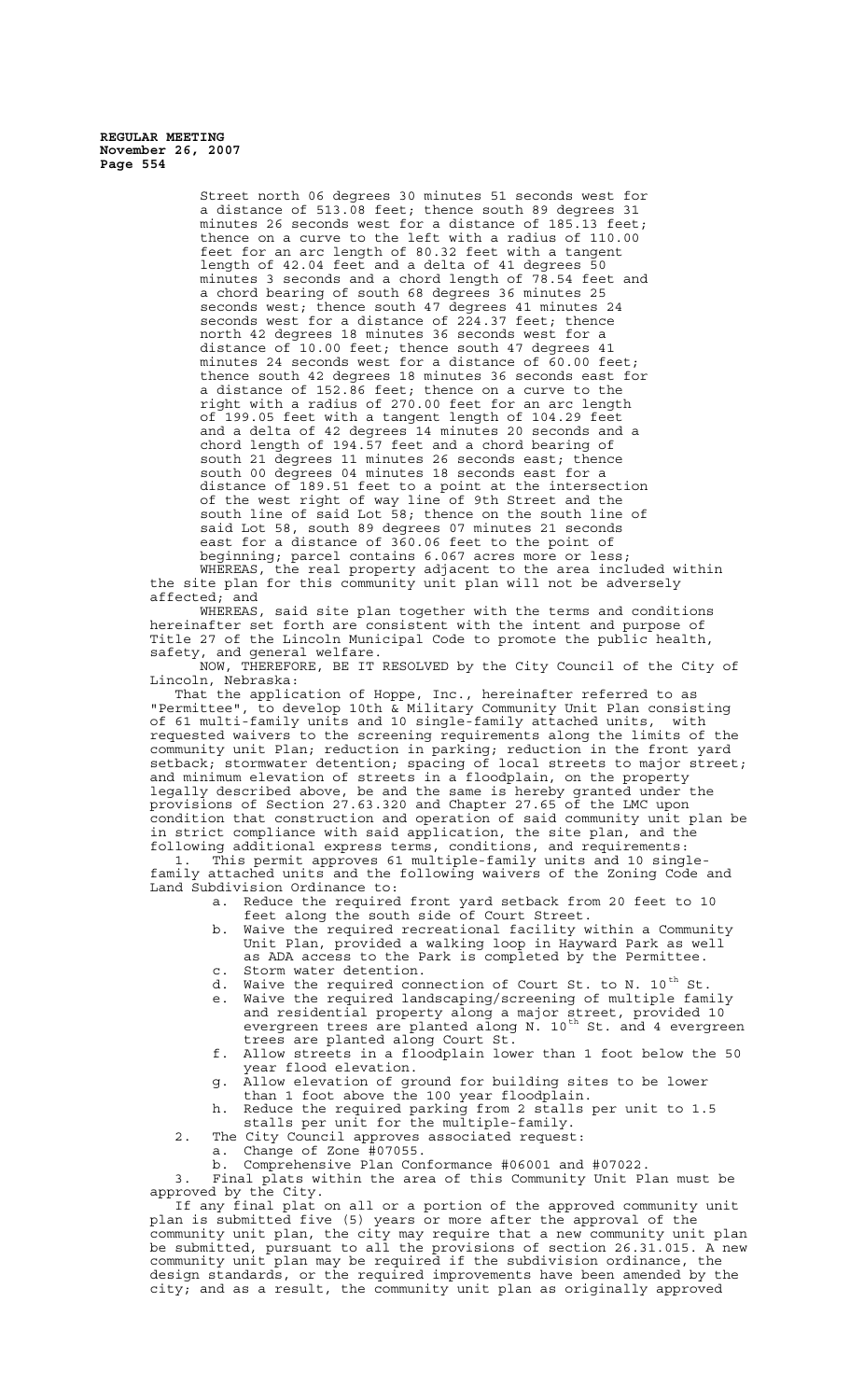does not comply with the amended rules and regulations.

Before the approval of a final plat, the public streets, sidewalks, public sanitary sewer system, public water system, drainage facilities, land preparation and grading, sediment and erosions control measures, drainageway improvements, street lights, landscaping screens, street trees, temporary turnaround and barricades, and street name signs, must be completed or provisions (bond, escrow or security agreement) to guarantee completion must be approved by the City Law Department. The improvements must be completed in conformance with adopted design standards and within the time period specified in the Land Subdivision Ordinance. A cash contribution to the City in lieu of a bond, escrow, or security agreement may be furnished for sidewalks and street trees along major streets that have not been improved to an urban cross<br>section. A cash contribution to the City in lieu of a bond, escrow, or section. A cash contribution to the City in lieu of a bond, escrow, or security agreement may be furnished for street trees on a final plat with 10 or fewer lots.

4. The Planning Director may approve final plats after the Permittee has signed an agreement that binds the Permittee, as Subdivider, and Permittee's successors and assigns:

- a. To complete the street paving of public streets, and temporary turnarounds and barricades located at the temporary dead-end of the streets shown on the final plat within two (2) years following the approval of the final plat.
- b. To complete the installation of sidewalks along both sides of Court St. and N. 9<sup>th</sup> St. as shown on the final plat within four (4) years following the approval of the final plat.
- c. To complete the installation of sidewalks along N. 10<sup>th</sup> St. as shown on the final plat within two (2) years following the approval of this final plat.
- d. To complete the public water distribution system to serve this plat within two (2) years following the approval of the final plat.
- e. To complete the public wastewater collection system to serve this plat within two (2) years following the approval of the final plat.
- f. To complete the enclosed public drainage facilities shown on the approved drainage study to serve this plat within two (2) years following the approval of the final plat.
- g. To complete the installation of public street lights along Court St. and N.  $9^{th}$  St. within this plat within two (2) years following the approval of the final plat.
- h. To complete the planting of the street trees along Court St. and N.  $9^{\text{th}}$  St. within this plat within four (4) years following the approval of the final plat.
- i. To complete the installation of street trees along N. 10<sup>th</sup> St. as shown on the final plat within two (2) years following the approval of this final plat.
- j. To complete the planting of the landscape screen within this plat within two (2) years following the approval of the final plat.
- k. To complete the installation of the street name signs within two (2) years following the approval of the final plat.
- l. To complete the installation of the permanent markers prior to construction on or conveyance of any lot in the plat.
- m. To complete any other public or private improvement or facility required by Chapter 26.23 (Development Standards) of the Land Subdivision Ordinance in a timely manner which inadvertently may have been omitted from the above list of required improvements.
- n. To submit to the Director of Public Works a plan showing proposed measures to control sedimentation and erosion and the proposed method to temporarily stabilize all graded land for approval.
- o. To comply with the provisions of the Land Preparation and Grading requirements of the Land Subdivision Ordinance.
- p. To complete the public and private improvements shown on the Community Unit Plan.
- q. To submit to the lot buyers and home builders a copy of the soil analysis.
- r. To inform all purchasers and users that the land is located within the 100 year floodplain and that the grading of the lots and outlots shall be in conformance with the grading plan approved with the special permit or as amended by the Director of Planning. The volume of fill material brought into each lot and outlot from outside the floodplain shall not exceed that shown on the approved grading plan accompanying the preliminary plat.
- 5. The Permittee shall cause to be prepared and submitted to the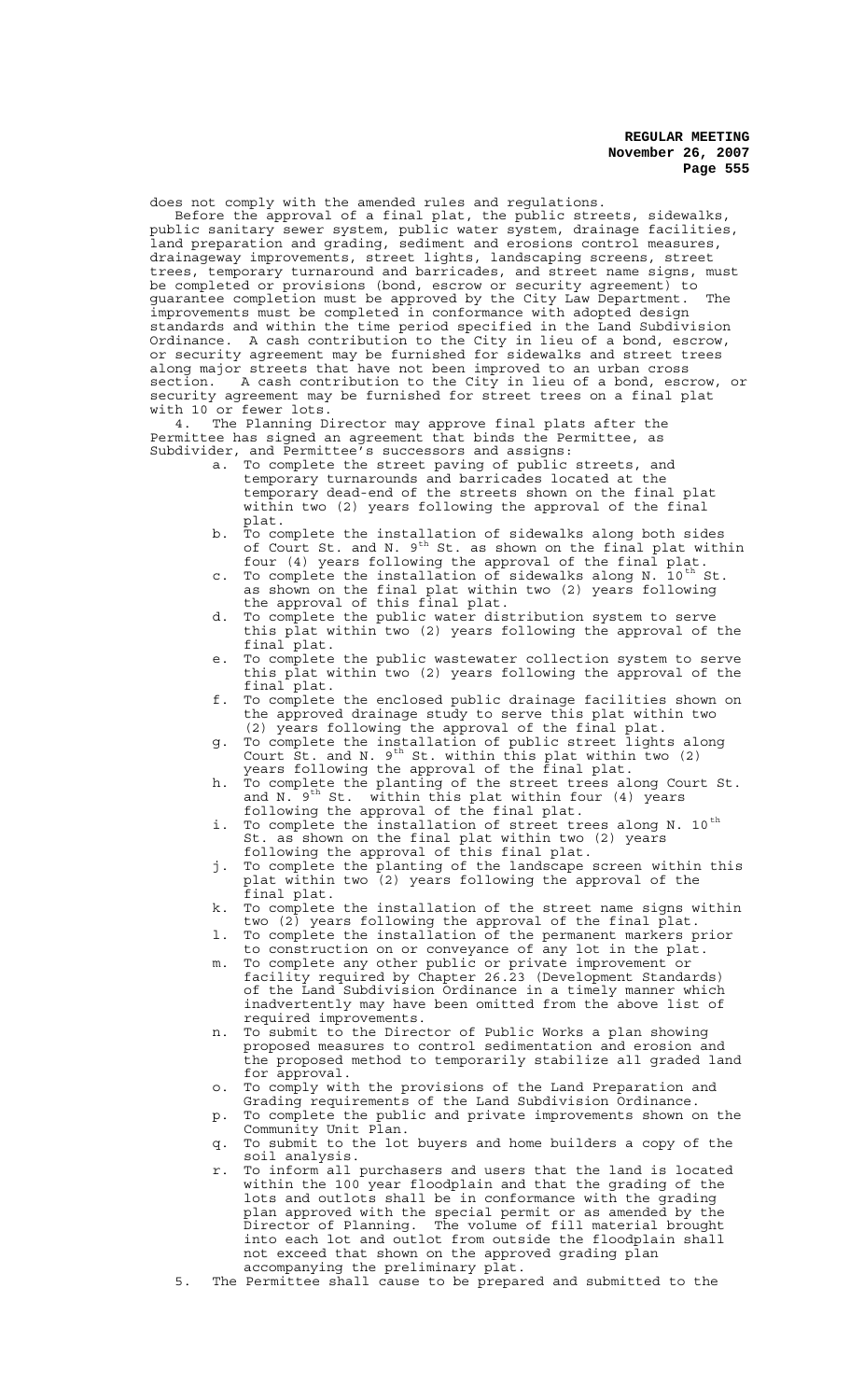> Planning Department a revised and reproducible final plot plan including 5 copies with all required revisions and documents as listed below before a final plat is approved: a. List revisions: i. Change the word "alley" to "rear drive" in Note 11.<br>ii. Show the rear drive along the south side of attache Show the rear drive along the south side of attached<br>single-family either ending at the lot nearest 10<sup>th</sup> single-family either ending at the lot nearest  $10^{th}$ <br>St. or continuing to Court St., but not connecting with N.  $10^{th}$  St. iii. Add a note that the entire CUP is within the 100 year floodplain, and that there shall be no substantially net loss of flood storage as a result of this development as determined by the Director of Public Works and Utilities of the City of Lincoln, Nebraska. iv. Remove the number of units from each building within the multiple-family area. Have a note stating there is 61 multiple-family units. v. Use consistent line weight for the building envelopes. vi. It is not necessary to show the front yard setback, if building envelopes are shown. vii. The building envelope line from the lots south of Court St. must not extend into the required rear yard. viii. Dimension the right-of-way for Court St. and N. 9<sup>th</sup> St. ix. Show and label easements for the existing sanitary sewer. x. To avoid administrative amendments parking stalls should not be shown, but the area labeled as "parking lot". xi. Show a surveyor's certificate certifying to the accuracy of the boundary of the survey on the site plan. xii. Show a vicinity map on the site plan. Revise the language for waiver #3 to read on the south side of Court St. xiv. Correct the density calculations. There is a 10 percent reduction due to the area being less than 10 acres. xv. Label the finish floor elevation for each building in the apartment complex and the lots south of Court St. xvi. Show utility easements per LES report of October 5, 2007. xvii. Show a fire hydrant in the NE section of the apartment complex between the 18 unit and the 10 unit buildings. xviii. Show a sidewalk from the apartment complex to the park and a walking loop in Hayward Park. The sidewalk must be ADA compliant. Add a note that the Permittee is responsible to construct the walks. xix. Label the lot numbers for each lot in Block 2. xx. Remove the words "future pavement" for N. 9<sup>th</sup> St. on Sheet 3. Change "south" to "north" for  $9<sup>th</sup>$  St. An escrow will be required to pave N.  $9^{th}$  St. to the north boundary with the final plat. xxi. Make corrections to the satisfaction of Public Works and Utilities Department per their memo of October 4, 2007, except those items waived by the City Council. xxii. Submit the following missing information; 100-year flood elevations, floodplain cross-sections, cut and fill calculations, elevation of streets relative to 50-year flood elevations; drainage study and calculations, drainage system and grading to meet design standards. xxiii. Submit documentation showing approval from the Army Corps of Engineers. xxiv. Submit documentation showing approval from the Lower Platte South Natural Resource District. xxv. A grading plan showing the streets no lower than 1 foot below the 50 year flood elevation and the ground elevation for building sites at least 1 foot above the 100 year floodplain unless waived by the City Council. xxvi. Indicate on the plans 2 parking spaces per dwelling unit unless waived by the City Council. xxvii. Remove the multiple-family driveway parallel to 10  $^{\rm th}$ St. to outside the front yard setback.

xxviii.Show a sidewalk connection from each multiple-family building to the adjacent street.